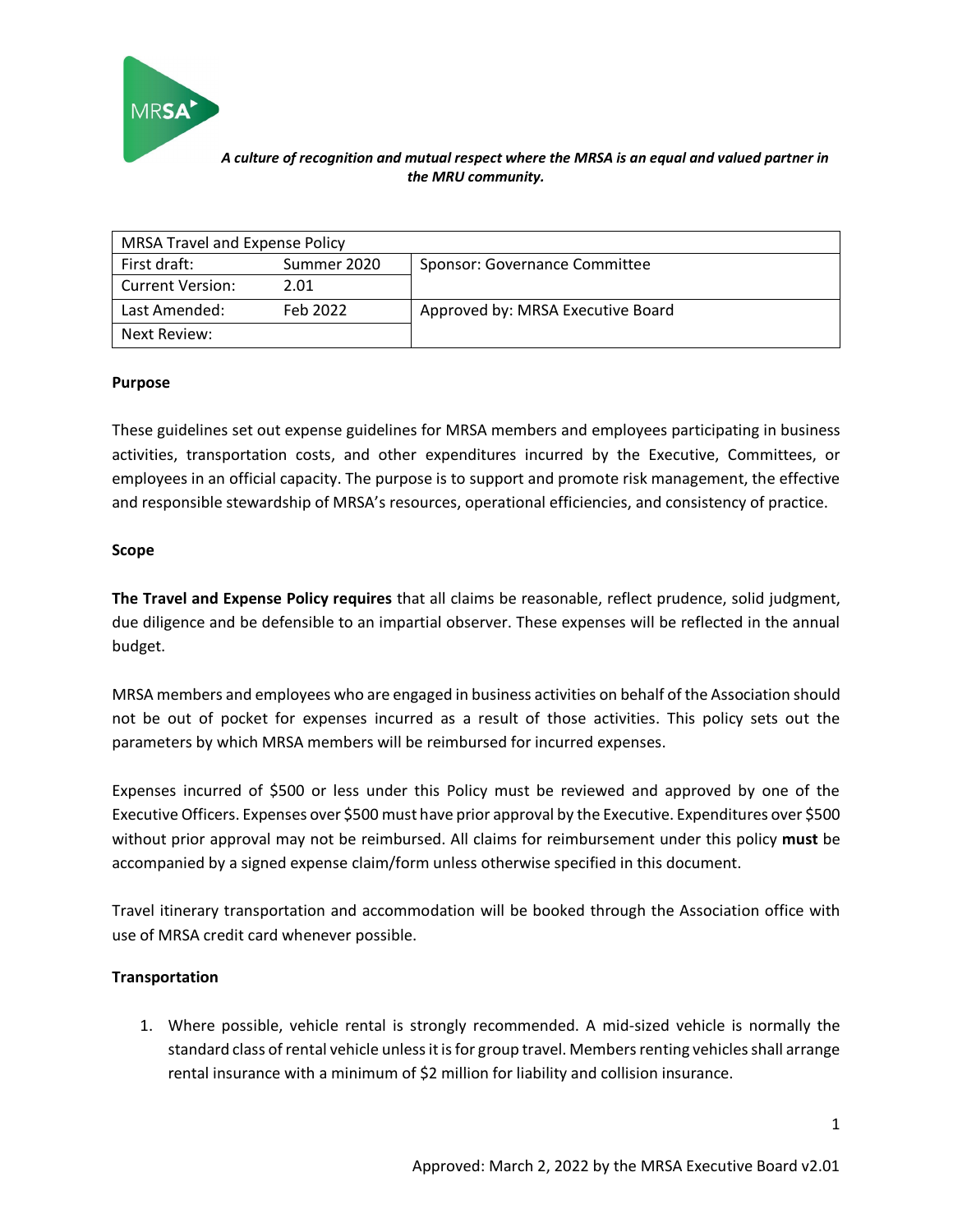

- 2. MRSA will pay for parking charges that are reasonably incurred in relation to the MRSA activity. These charges may include parking at the hotel/conference site and at the airport, as long as these charges are cost-effective in light of other available options.
- 3. Members are responsible to ensure their personal vehicle has adequate insurance coverage. MRSA does not cover members' vehicle insurance: any claims that arise for injury or property damage to members and/or any passengers are covered under the members' car insurance policy, and the deductibles as per that policy.
- 4. Where members travel by air, the MRSA will cover costs for airfare, transportation to and from airports, and parking fees if the member's vehicle is parked at the airport.
- 5. Parking costs and claims for all fares -- taxi, bus and trains -- will be reimbursed upon production of a receipt.

## **Subsistence Rates**

| <b>General Travel</b>                                       | Maximum  |  |  |  |
|-------------------------------------------------------------|----------|--|--|--|
| Private non-commercial accommodation allowance <sup>1</sup> | \$20.15  |  |  |  |
|                                                             |          |  |  |  |
| Maximum per meal allowances                                 |          |  |  |  |
| <b>Breakfast</b>                                            | \$9.20   |  |  |  |
| Lunch                                                       | \$11.60  |  |  |  |
| Dinner                                                      | \$20.75  |  |  |  |
| Maximum incidental allowance                                | $5$ 7.35 |  |  |  |

## **Use of Private/Personal Vehicle Kilometer Rate** \$ 0.505

This KM rate is considered to include fuel, fluids and lubricants, wear and tear, registration and insurance for the usage of the private/personal vehicle while on MRSA business.

<span id="page-1-0"></span> $1$  This allowance is intended to provide modest compensation to family members when staying at their home during travel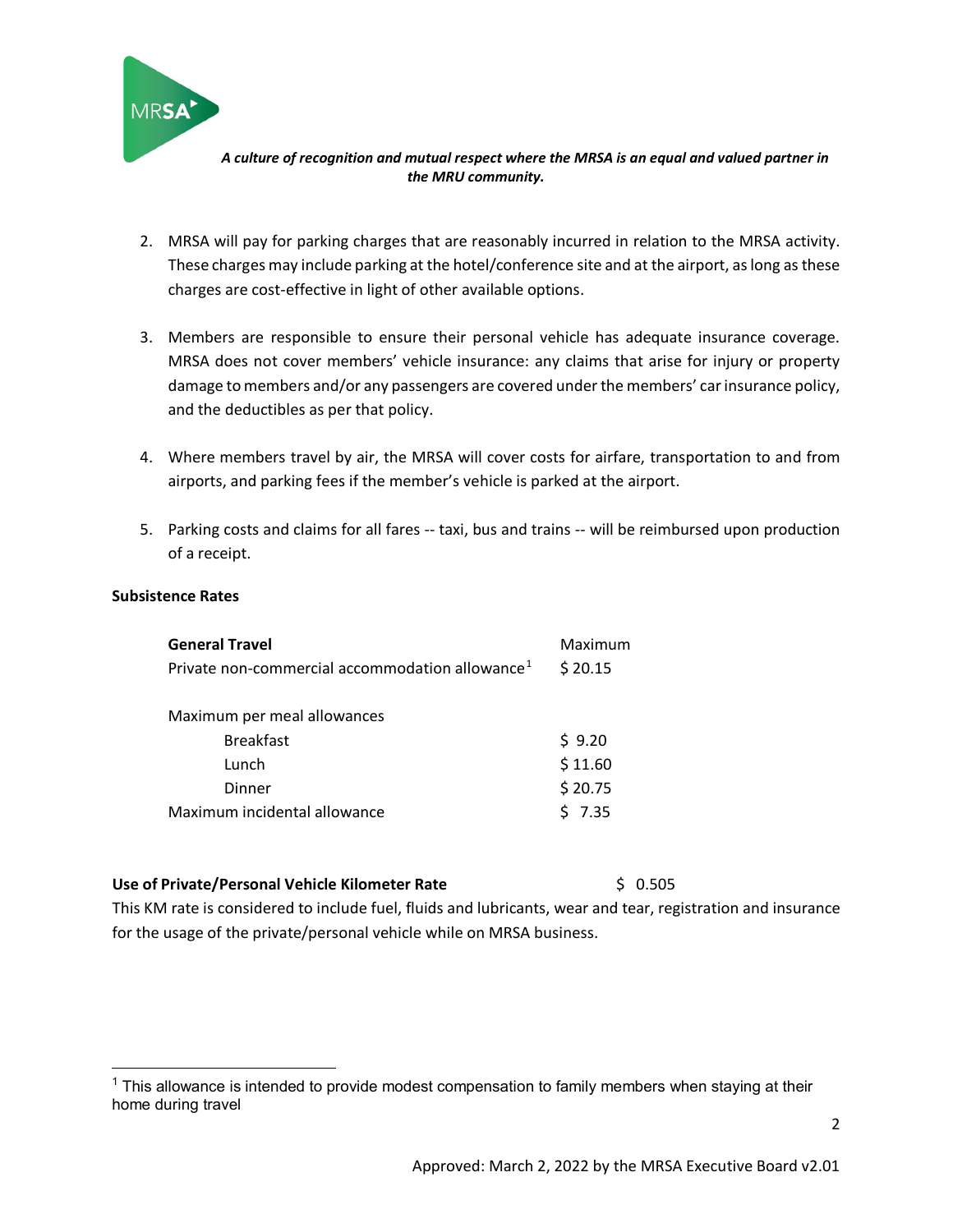

#### **Hotel Accommodation**

- 1. Members shall pay for their hotel accommodations and claim these expenses on an expense claim form. Direct billing will only occur on an exceptional basis when the MRSA office makes special arrangements with the hotel prior to the event.
- 2. When members are away from their regular domicile, they are encouraged to stay in mid-range hotels. Members may also choose to stay at a private non-commercial accommodation.
- 3. MRSA will not pay for other hotel charges, including but not limited to the costs associated with using the hotel's exercise and/or spa facilities, mini-bar costs, and movie charges.

## **Incidental Allowance**

When a member is required to be away from home for the duration of the business day or longer, the member can claim incidental expense allowance to a maximum of \$7.35 per day.

#### **Other Expenses**

Alcohol cannot be claimed and will not be reimbursed.

Expenses not addressed elsewhere in this policy may be considered and reviewed by MRSA Officers.

## **Driving Personal Vehicles on MRSA Business**

Personal vehicles used for MRSA business, (including meetings) are not covered under MRSA policy and any claims made or costs incurred due to loss or damage while operating a personal vehicle shall be affected by the member's personal automobile insurance policy. This includes bodily injury and property damage to members and any passengers or third parties. Members using their vehicles on MRSA business are responsible to ensure that their insurance company is aware of the exact nature and extent of MRSA business travel and to ensure they hold the appropriate operating license (driver's license) for the nature of their business travel.